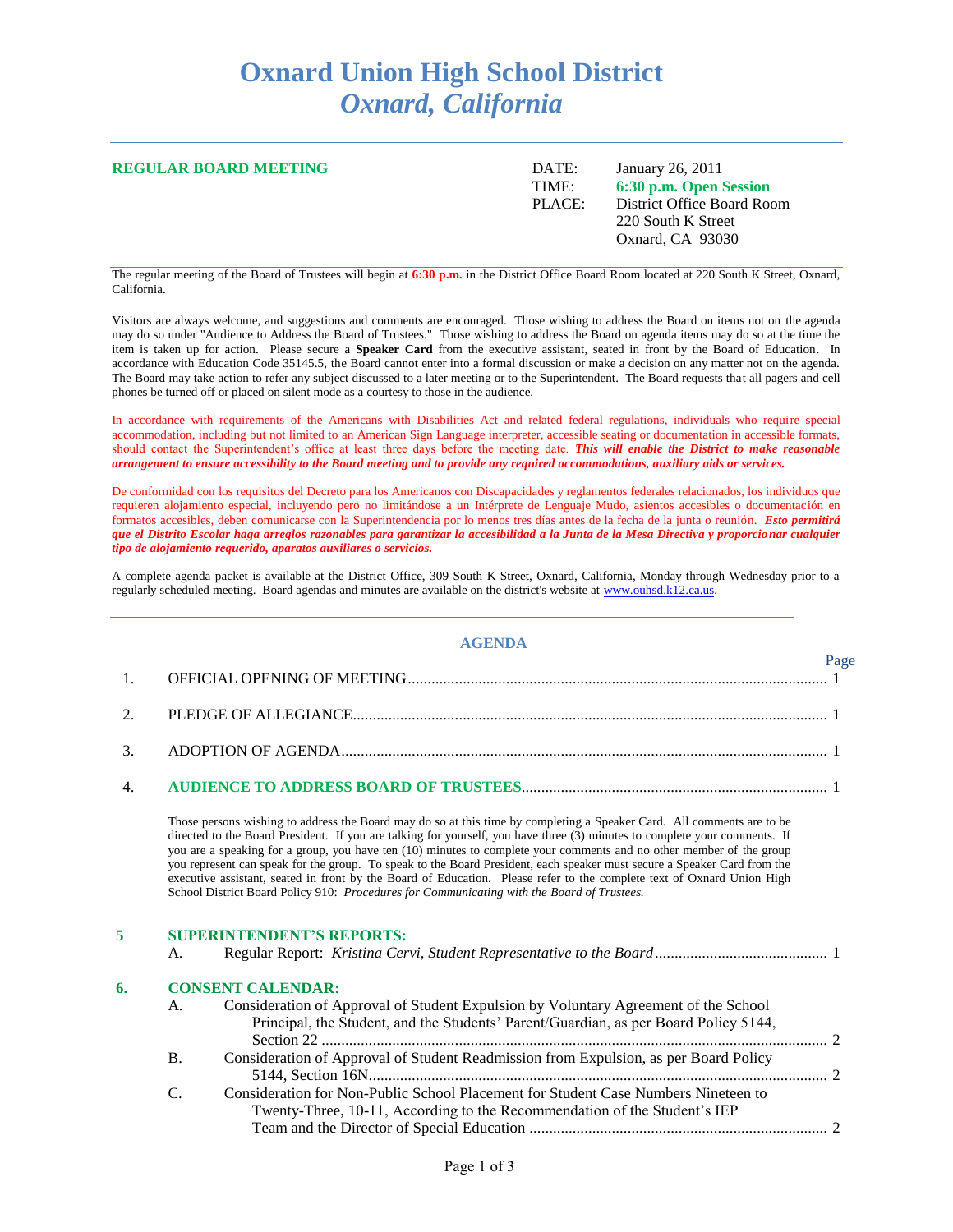## January 26, 2011 Page **6. CONSENT CALENDAR – CONTINUED:** D. Consideration of Approval of Certificated and Classified Personnel............................................... 2 E. Consideration of Waiver of California High School Exit Exam (CAHSEE) Requirements for Special Education Students ................................................................................................. 2 F. Consideration of Approval to Solicit Formal Bids for Communications Infrastructure Modernization through E-Rate Funding Program..................................................................... 2 G. Consideration of Approval of Notice of Completion of the Senior Lunch Area Project at Hueneme High School by Malibu Pacific Tennis Courts, Inc................................................... 2 H. Consideration of Approval of Revision of Agreement with Ventura County Office of Education for R.O.P. Teachers...................................................................................................3 I. Consideration of Approval of New *Conditional Waiver of Waste Discharge Requirements for Irrigated Agricultural Lands* with Ventura County Agricultural Irrigated Lands Group............................................................................................................... 3 J. Consideration of Approval of Purchase Orders and Direct Pays, January 13 through January 26, 2011 ....................................................................................................................... 3 **7. BOARD INFORMATION/DISCUSSION ITEMS:** A. Various Information ......................................................................................................................... 3 a. City of Camarillo 20/20 General City Plan b. City of Oxnard 20/30 General City Plan c. Student Enrollment Plan d. Facility Needs Assessment B. Presentation by WLC Architects a. Comprehensive High School b. Performing Arts Center c. High Tech/Medical Academy C. Facility Master Plan ......................................................................................................................... 3 D. Facility Financial Plan...................................................................................................................... 3 E. Adolfo Camarillo High School Pool ................................................................................................ 3 a. Size b. Location c. Selection of Architects d. Cost Estimates F. Hueneme High School Pool ............................................................................................................. 3 e. Size f. Location g. Selection of Architects h. Cost Estimates G. Oxnard, New High School Site ........................................................................................................ 4 a. Size of School b. Boundary Study c. Property Acquisition d. Site Studies (Marathon Property, Maulhardt Property) e. Transportation Study

f. Selection of Architect

Board Meeting Agenda

g. Staff will share cost estimates in future closed session.